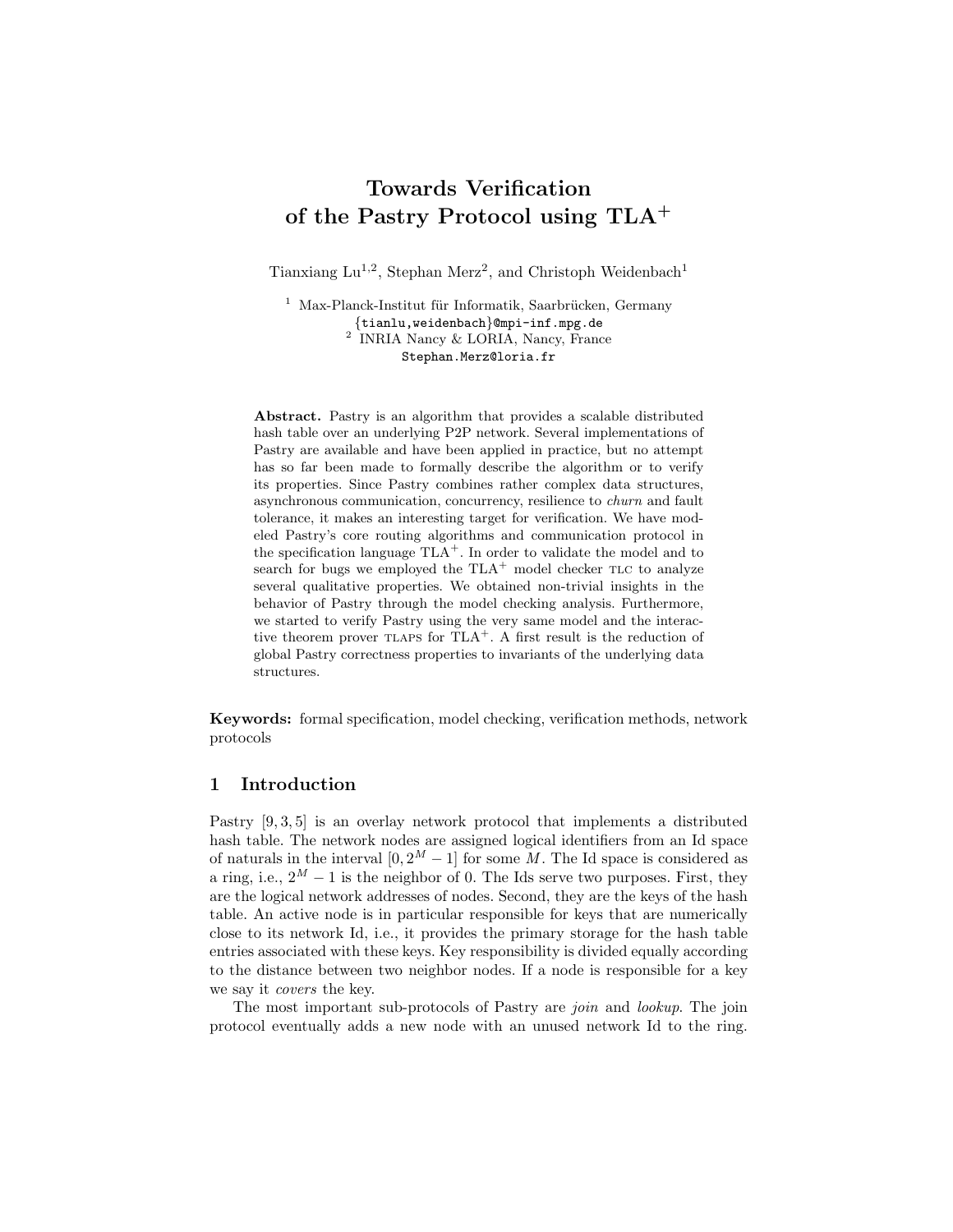The lookup protocol delivers the hash table entry for a given key. An important correctness property of Pastry is Correct Key Delivery, requiring that there is always at most one node responsible for a given key. This property is non-trivial to obtain in the presence of spontaneous arrival and departure of nodes. Nodes may simply drop off, and Pastry is meant to be robust against such changes, i.e., churn. For this reason, every node holds two leaf sets of size l containing its closest neighbors to either side (l nodes to the left and l to the right). A node also holds the hash table content of its leaf set neighbors. If a node detects, e.g. by a ping, that one of its direct neighbor nodes dropped off, the node takes actions to recover from this state. So the value of l is relevant for the amount of "drop off" and fault tolerance of the protocol.

A lookup request must be routed to the node responsible for the key. Routing using the leaf sets of nodes is possible in principle, but results in a linear number of steps before the responsible node receives the message. Therefore, on top of the leaf sets of a node a routing table is implemented that enables routing in a logarithmic number of steps in the size of the ring.



Fig. 1. Pastry Routing Example

Pastry routes a message by forwarding it to nodes that match progressively longer prefixes with the destination key. In the example of Fig. 1, node 18 received a lookup message for key 95. The key is outside node 18's coverage and furthermore, it doesn't lie between the leftmost node and the rightmost node of its leaf sets. Querying its routing table, node 18 finds node 58, whose identifier matches the longest prefix with the destination key and then forwards the message to that node. Node 58 repeats the process and finally, the lookup message is answered by node 65, which is the closest node to the key 95, i.e., it covers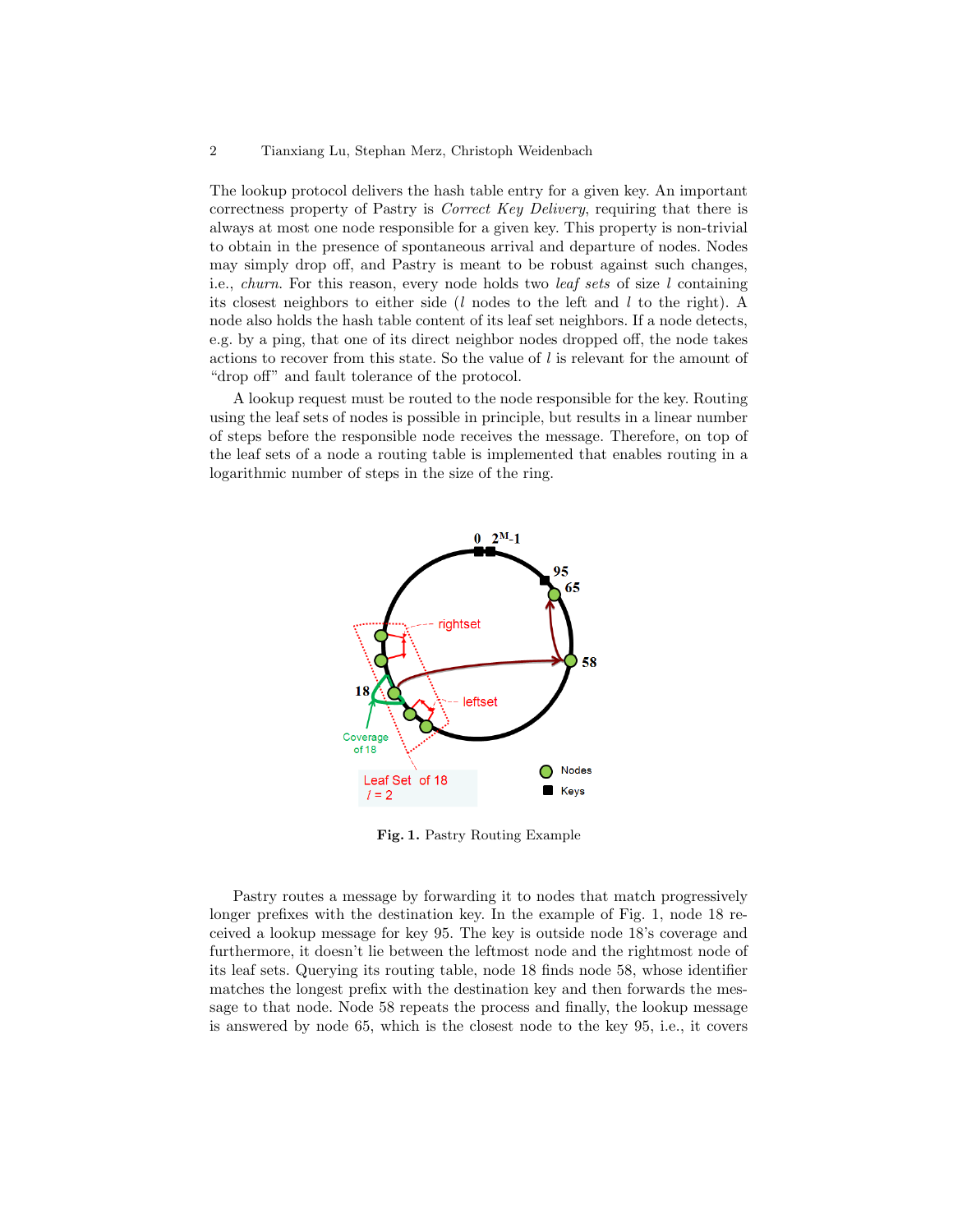key 95. In this case, we say that node 65 delivers the lookup request for key 95 (see also Fig. 4).

The first challenge in modeling Pastry was to determine an appropriate level of abstraction. As a guiding principle, we focused the model towards supporting detailed proofs of the correctness properties. We abstracted from an explicit notion of time because it does not contribute to the verification of correctness properties. For example, time-triggered periodic maintenance messages exchanged between neighbors are modelled by non-deterministic sending of such messages. In contrast, we developed a detailed model for the address ring, the routing tables, the leaf sets, as well as the messages and actions of the protocol because these parts are central to the correctness of Pastry.

The second challenge was to fill in needed details for the formal model that are not contained in the published descriptions of Pastry. Model checking was very helpful for justifying our decisions. For instance, it was not explicitly stated what it means for a leaf set to be "complete", i.e., when a node starts taking over coverage and becoming an active member on the ring. It was not stated whether an overlap between the right and left leaf set is permitted or whether the sets should always be disjoint. We made explicit assumptions on how such corner cases should be handled, sometimes based on an exploration of the source code of the FreePastry implementation [8]. Thus, we implemented an overlap in our model only if there are at most  $2l$  nodes present on the entire network, where  $l$ is the size of each leaf set. A complete leaf set only contains less than  $l$  nodes, if there are less than  $l$  nodes on the overall ring.

A further challenge was to formulate the correctness property; in fact, it is not stated explicitly in the literature  $[9, 3, 5]$ . The main property that we are interested in is that the lookup message for a particular key is answered by at most one "ready" node covering the key. We introduced a more finegrained status notion for nodes, where only "ready" nodes answer lookup and join requests. The additional status of a node being "ok" was added in the refined model described in Section 4 to support several nodes joining simultaneously between two consecutive "ready" nodes.

The paper is organized as follows. In Section 2 we explain the basic mechanisms behind the join protocol of Pastry. This protocol is the most important part of Pastry for correctness. Key aspects of our formal model are introduced in Section 3. To the best of our knowledge, we present the first formal model covering the full Pastry algorithm. A number of important properties are model checked, subsections 3.3–3.4 and subsections 4.2–4.3, and the results are used to refine our model in case the model checker found undesired behavior. In addition to model checking our model, we have also been able to prove an important reduction property of Pastry. Basically, the correctness of the protocol can be reduced to the consistency of leaf sets, as we show in Section 5, Theorem 6. The paper ends with a summary of our results, related work, and future directions of research in Section 6. Further details and all proofs can be found in a technical report [7].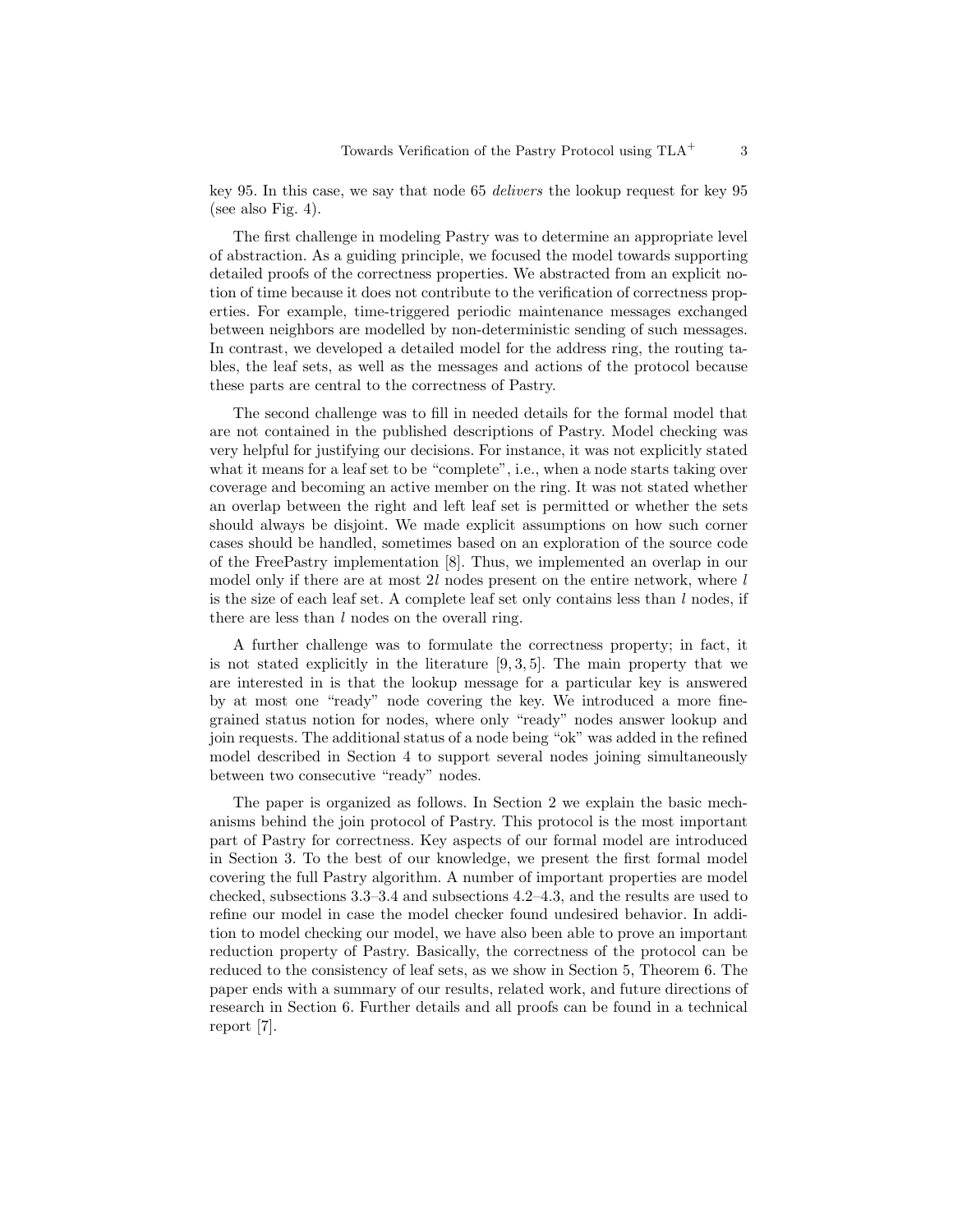# 2 The Join Protocol

The most sophisticated part of Pastry is the protocol for a node to join the ring. In its simplest form, a single node joins between two "ready" nodes on the ring. The new node receives its leaf sets from the "ready" nodes, negotiates with both the new leaf sets and then goes to status "ready".

The join protocol is complicated because any node may drop off at any time, in particular while it handles a join request. Moreover, several nodes may join the ring concurrently between two adjacent "ready" nodes. Still, all "ready" nodes must agree on key coverage.

Figure 2 presents a first version of the join protocol in more detail, according to our understanding from [9] and [3]. We will refine this protocol in Sect. 4 according to the description in [5].



Fig. 2. Overview of the join protocol.

Node  $j$  announces its interest in joining the ring by performing a *Join* action. At this point, its status is "wait". Its join request will be routed to the closest "ready" node i just like routing a lookup message, treating i as the key. Node  $i$  replies to  $j$  by performing a join reply, *JReply* action, transmitting its current leaf sets to enable node  $j$  to construct its own leaf sets. Then the node  $j$  probes all nodes in its leaf sets in order to confirm their presence on the ring. A probe reply, action  $PReply$ , signals j that the respective leaf set node received the probe message from  $j$  and updated its local leaf set with  $j$ . The reply contains the updated leaf set. Each time the node  $j$  receives a probe reply message, it updates the local information based on the received message and checks if there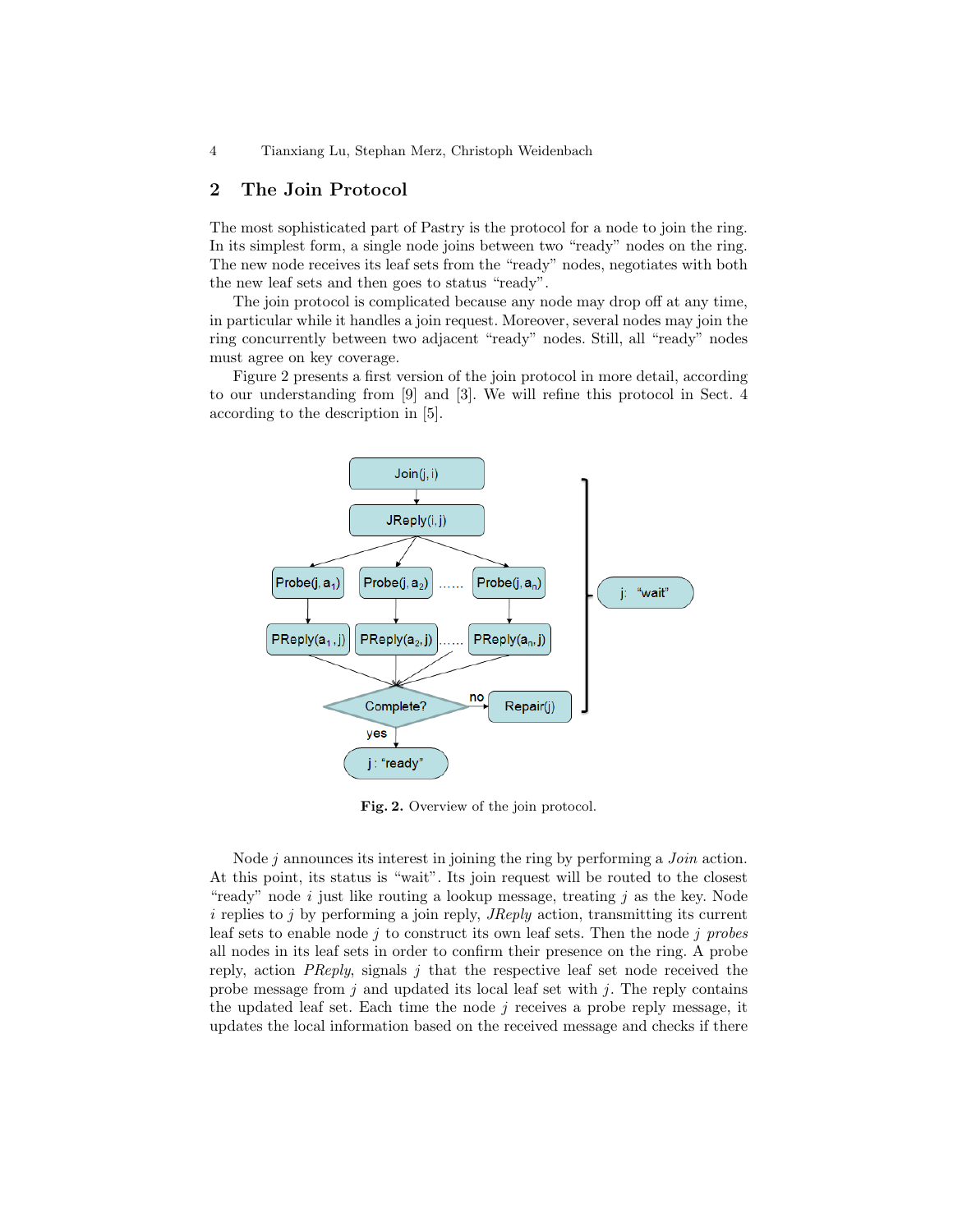are outstanding probes. If no outstanding probe exists anymore or a timeout occurs, it checks whether its leaf set is complete. If it is, it finishes the join phase and goes to status "ready". Otherwise, any fault case is summarized in Fig. 2 by Repair. For example, if a probe eventually fails, the probed node needs to be removed from the leaf set. Then the node  $j$  probes the most distant nodes (leftmost and rightmost) in its leaf sets to get more nodes, retrying to complete its leaf set.

# 3 A First Formal Model of Pastry

We modeled Pastry as a (potentially infinite-state) transition system in  $TLA<sup>+</sup>$  [6]. Although there are of course alternative logics and respective theorem provers for modelling Pastry,  $TLA^+$  fits protocol verification quite nicely, because its concept of actions matches the rule/message based definition of protocols. Our model is available on the Web<sup>3</sup>. We explain those parts of the model that are used later on for model checking and for proving the reduction theorem.

#### 3.1 Static Model

Several parameters define the size of the ring and of the fundamental data structures. In particular,  $M \in \mathbb{N}$  defines the space  $I = [0, 2^M - 1]$  of node and key identifiers, and  $l \in \mathbb{N}$  indicates the size of each leaf set. The following definition introduces different notions of distances between nodes or keys that will be used in the model.

Definition 1 (Distances). Given x,  $y \in I$ :

$$
Dist(x, y) \triangleq \begin{cases} x - y + 2^{M-1} & \text{if } x - y < -2^{M-1} \\ x - y - 2^{M-1} & \text{if } x - y > 2^{M-1} \end{cases}
$$
\n
$$
AbsDist(x, y) \triangleq |Dist(x, y)|
$$
\n
$$
CwDist(x, y) \triangleq \begin{cases} AbsDist(x, y) & \text{if } Dist(x, y) < 0 \\ 2^M - AbsDist(x, y) & \text{else} \end{cases}
$$

The sign of  $Dist(x, y)$  is positive if there are fewer identifiers on the counterclockwise path from  $x$  to  $y$  than on the clockwise path; it is negative otherwise. The absolute value  $AbsDist(x, y)$  gives the length of the shortest path along the ring from x to y. Finally, the clockwise distance  $CwDist(x, y)$  returns the length of the clockwise path from  $x$  to  $y$ .

The leaf set data structure ls of a node is modeled as a record with three components ls.node, ls.left and ls.right. The first component contains the identifier of the node maintaining the leaf set, the other two components are the two leaf sets to either side of the node. The following operations access leaf sets.

 $^3$  http://www.mpi-inf.mpg.de/~tianlu/software/PastryModelChecking.zip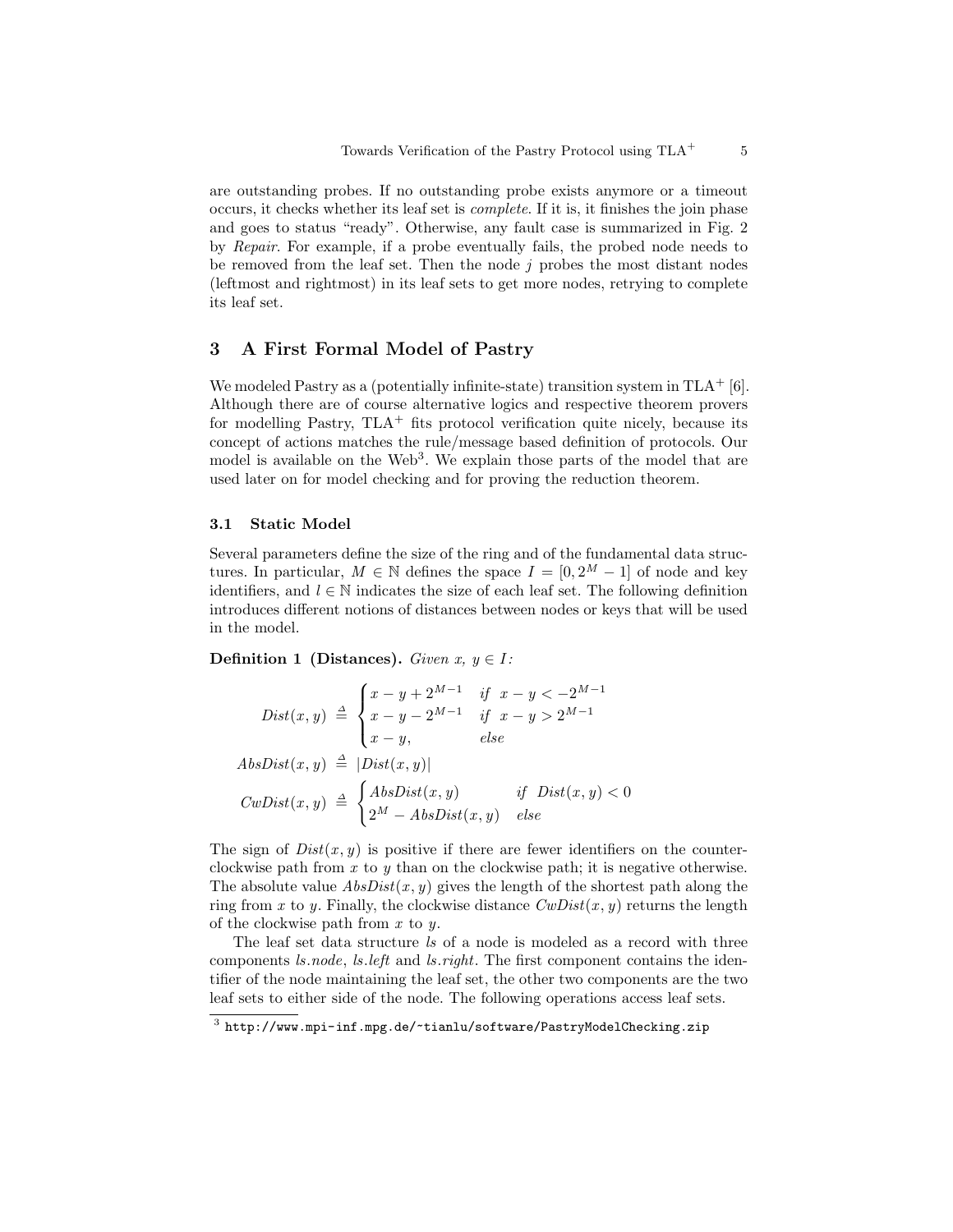### Definition 2 (Operations on Leaf Sets).

$$
GetLSetContent(ls) \triangleq ls.left \cup ls.right \cup \{ls.node\}
$$
  
\n
$$
LeftNeighbour(ls) \triangleq \begin{cases} ls.node & if ls.left = \{\} \\ n \in ls.left : \forall p \in ls.left : \\ \text{CwDist}(p, ls.node) \\ \ge CwDist(n, ls.node) \end{cases} else \\ \text{RightNeighbour}(ls) \triangleq \begin{cases} ls.node & else \\ n \in ls.right, \forall q \in ls.right : \\ n \in ls.right : \forall q \in ls.right : \\ \text{CwDist}(ls.node, q) \\ \ge CwDist(ls.node, n) \end{cases} else \end{cases}
$$

 $LeftCover(ls) \triangleq (ls.node + CwDist(LeftNeighbour(s), ls.node) \div 2)\%2^M$  $RightCover(ls) \triangleq (RightNeighbour(ls) +$  $CwDist(ls.node, RightNeighbour(s)) \div 2 + 1)\%2^M$  $Covers(ls, k) \triangleq CwDist(LeftCover(ls), k)$  $\langle CwDist(LeftCover(ls),RightCover(ls)) \rangle$ 

In these definitions,  $\div$  and  $\%$  stand for division and modulo on the natural numbers, respectively. Note that they are in fact only applied in the above definitions to natural numbers. We also define the operation  $AddToLSet(A, ls)$  that updates the leaf set data structure with a set A of nodes. More precisely, both leaf sets in the resulting data structure  $ls'$  contain the l nodes closest to  $ls.node$ among those contained in ls and the nodes in A, according to the clockwise or counter-clockwise distance.

#### 3.2 Dynamic Model

Fig. 3 shows the high-level outline of the transition model specification in  $TLA^+$ . The overall system specification Spec is defined as  $Init \wedge \Box [Next]_{vars}$ , which is the standard form of  $TLA<sup>+</sup>$  system specifications. It requires that all runs start with a state that satisfies the initial condition Init, and that every transition either does not change vars (defined as the tuple of all state variables) or corresponds to a system transition as defined by formula Next. This form of system specification is sufficient for proving safety properties. If we were interested in proving liveness properties of our model, we should add fairness hypotheses asserting that certain actions eventually occur.

The variable receivedMsgs holds the set of messages in transit. Our model assumes that messages are never modified. However, message loss is implicitly covered because no action is ever required to execute. The other variables hold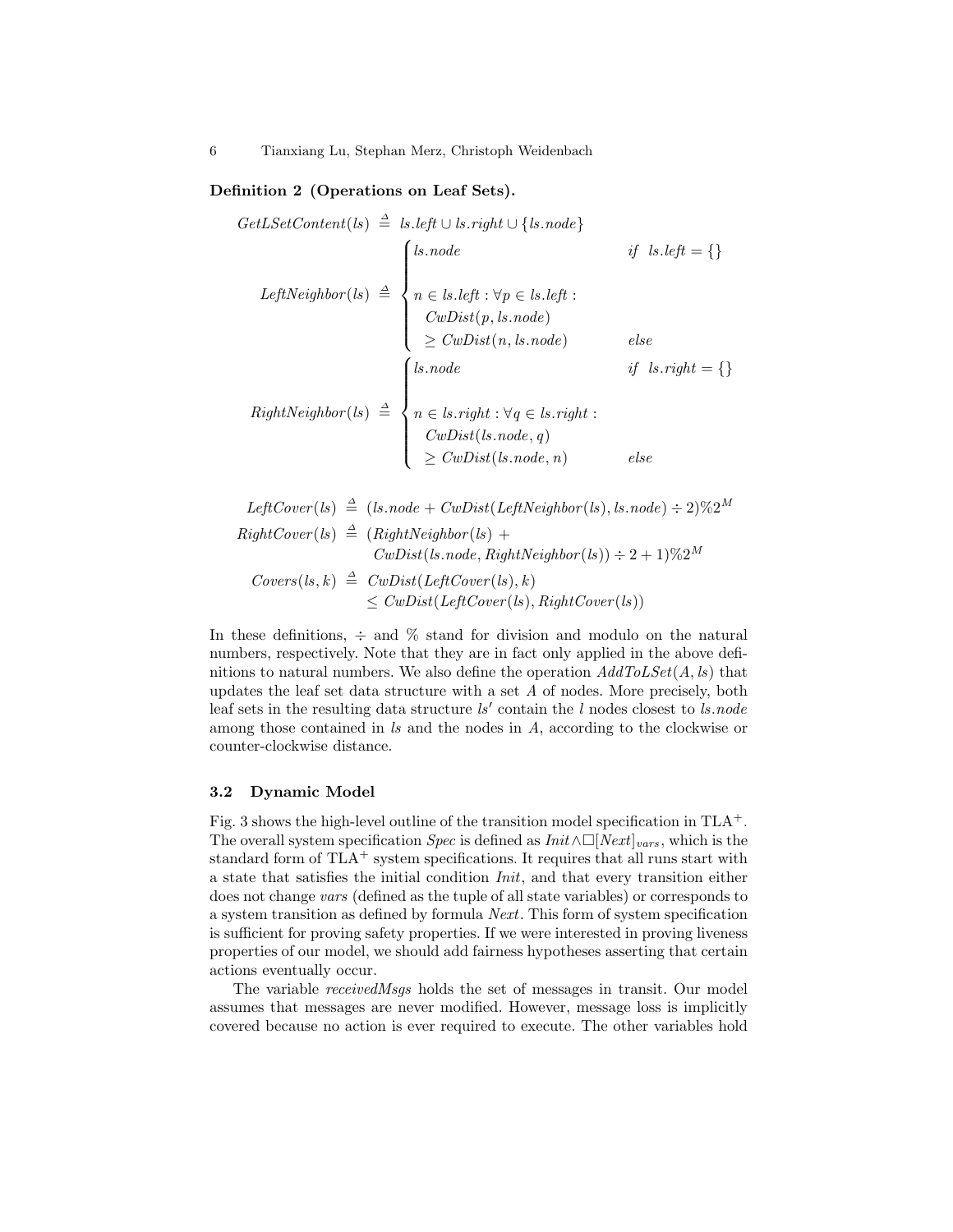$vars \triangleq \langle receivedMsgs, status, \textit{lset}, probing, failed, \textit{rtable} \rangle$ *Init*  $\triangleq$  ∧ *receivedMsqs* = {}  $\wedge$  status =  $[i \in I \mapsto \text{IF } i \in A$  THEN "ready" ELSE "dead"]  $\wedge$  lset = [ $i \in I \mapsto \text{IF } i \in A$ THEN  $AddToLSet(A, [node \rightarrow i, left \rightarrow \{\}, right \rightarrow \{\}])$ ELSE  $[node \mapsto i, left \mapsto {\text{}}, right \mapsto {\text{}}]$  $\land$  probing =  $[i \in I \mapsto \{\}]$  $\land$  failed =  $[i \in I \mapsto \{\}]$  $\wedge$  rtable =  $\dots$  $Next \triangleq \exists i, j \in I : \vee Deliver(i, j)$  $\vee$  Join $(i, j)$  $\vee$  JReply $(i, j)$  $\vee$  Probe $(i, j)$  $\vee$  PReply $(i, j)$ ∨ . . .  $Spec \triangleq Init \wedge \Box [Next]_{vars}$ 

Fig. 3. Overall Structure of the  $TLA<sup>+</sup>$  Specification of Pastry.

arrays that assign to every node  $i \in I$  its status, leaf set, the set of nodes it is currently probing, the set of nodes it has determined to have dropped off the ring, and its routing table. The predicate Init is defined as a conjunction that initializes all variables; in particular, the model takes a parameter A indicating the set of nodes that are initially "ready".

The next-state relation Next is a disjunction of all possible system actions, for all pairs of identifiers  $i, j \in I$ . Each action is defined as a TLA<sup>+</sup> action formula, which is a first-order formula containing unprimed as well as primed occurrences of the state variables, which refer respectively to the values of these variables at the states before and after the action. As an example, Fig. 4 shows the definition of action  $Deliver(i, k)$  in TLA<sup>+</sup>. The action is executable if the node i is "ready", if there exists an unhandled message of type "lookup" addressed to  $i$ , and if  $k$ , the ID of the requested key, falls within the coverage of node  $i$  (cf. Definition 2). Its effect is here simply defined as removing the message  $m$  from

```
Deliver(i, k) \triangleq\wedge status[i] = "ready"
\land \exists m \in receivedMsgs : \land m.mreq. type = "lookup"\land m.destination = i
                                  \land m.mreq.node = k\wedge \textit{Covers}(\textit{lset}[i], k)\wedge receivedMsgs' = receivedMsgs \setminus \{m\}\land UNCHANGED \langle status, \text{rtable}, \text{lset}, \text{probing}, \text{failed}, \text{lease} \rangle
```
Fig. 4. TLA<sup>+</sup> specification of action *Deliver*.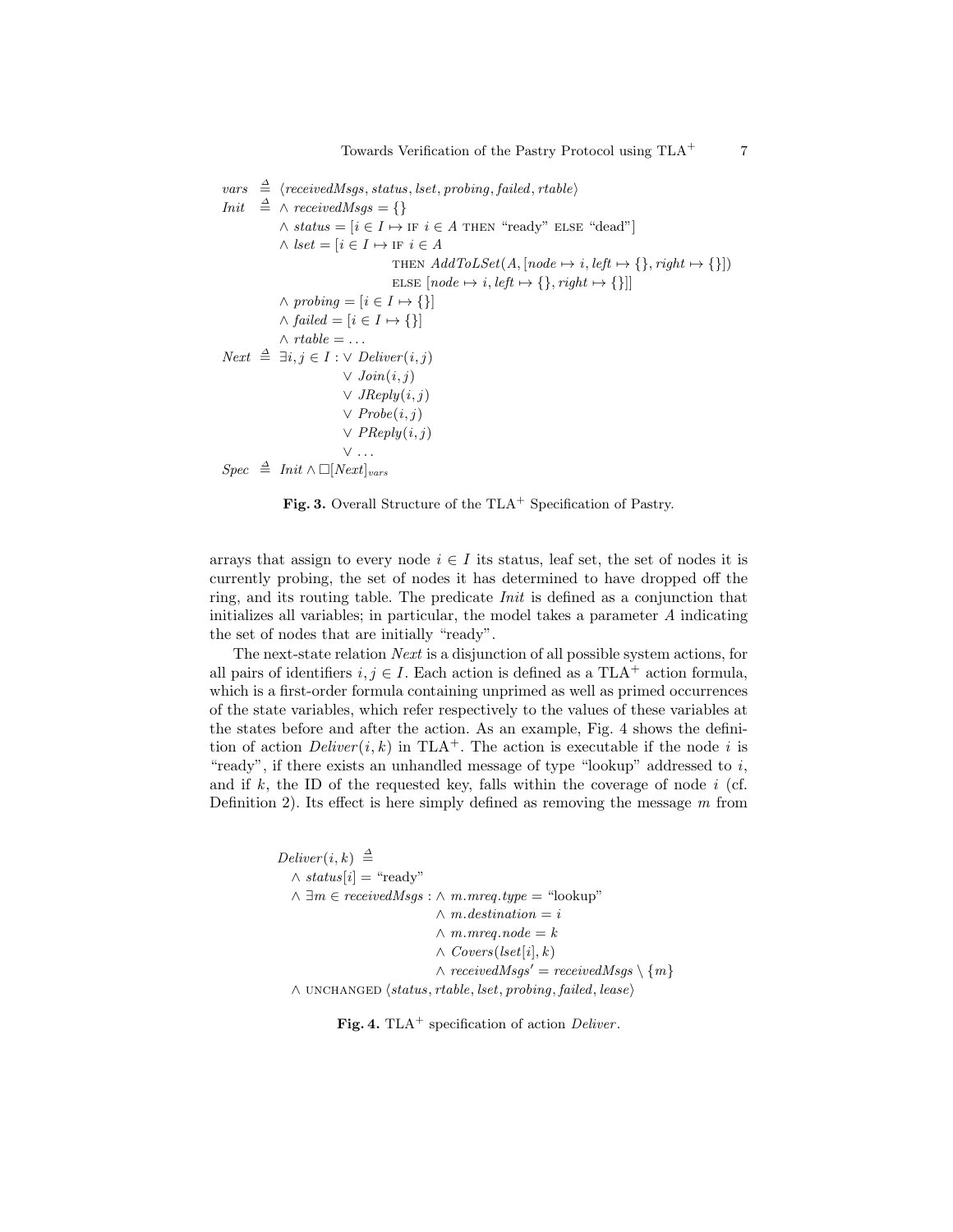the network, because we are only interested in the execution of the action, not in the answer message that it generates. The other variables are unchanged (in TLA<sup>+</sup>, UNCHANGED *e* is a shorthand for the formula  $e' = e$ .

### 3.3 Validation By Model Checking

We used TLC  $[11]$ , the TLA<sup>+</sup> model checker, to validate and debug our model. It is all too easy to introduce errors into a model that prevent the system from ever performing any useful transition, so we want to make sure that nodes can successfully perform Deliver actions or execute the join protocol described in Section 2. We used the model checker by asserting their impossibility, using the following formulas.

### Property 3 (NeverDeliver and NeverJoin)

 $Nevertheless.$ <br> $Nevertheless \triangleq \forall i, j \in I : \Box[\neg \text{Deliver}(i, j)]_{vars}$  $Nevertheless in \cong \forall j \in I \setminus A : \Box(status[j] \neq "ready")$ 

The first formula asserts that the Deliver action can never be executed, for any  $i, j \in I$ . Similarly, the second formula asserts that the only nodes that may ever become "ready" are those in the set A of nodes initialized to be "ready". Running the model checker on our model, it quickly produced counter-examples to these claims, which we examined to ensure that the runs look as expected. (Section 4.3 summarizes the results for the model checking runs that we performed.)

We validated the model by checking several similar properties. For example, we defined formulas *ConcurrentJoin* and *CcJoinDeliver* whose violation yielded counter-examples that show how two nodes may join concurrently in close proximity to the same existing node, and how they may subsequently execute *Deliver* actions for keys for which they acquired responsibility.

#### 3.4 Correct Key Delivery

As the main correctness property of Pastry, we want to show that at any time there can be only one node responsible for any key. This is formally expressed as follows.

### Property 4 (Correct Key Delivery)

 $CorrectDelier \triangleq \forall i, k \in I$ : ENABLED  $Deliver(i, k)$  $\Rightarrow \wedge \forall n \in I : status[n] = "ready" \Rightarrow AbsDist(i, k) \le AbsDist(n, k)$  $\wedge \forall j \in I \setminus \{i\} : \neg \text{ENABLED} \text{ Deliver}(j,k)$ 

For an action formula  $A$ , the state formula ENABLED  $A$  is obtained by existential quantification over all primed state variables occurring in A; it is true at a state  $s$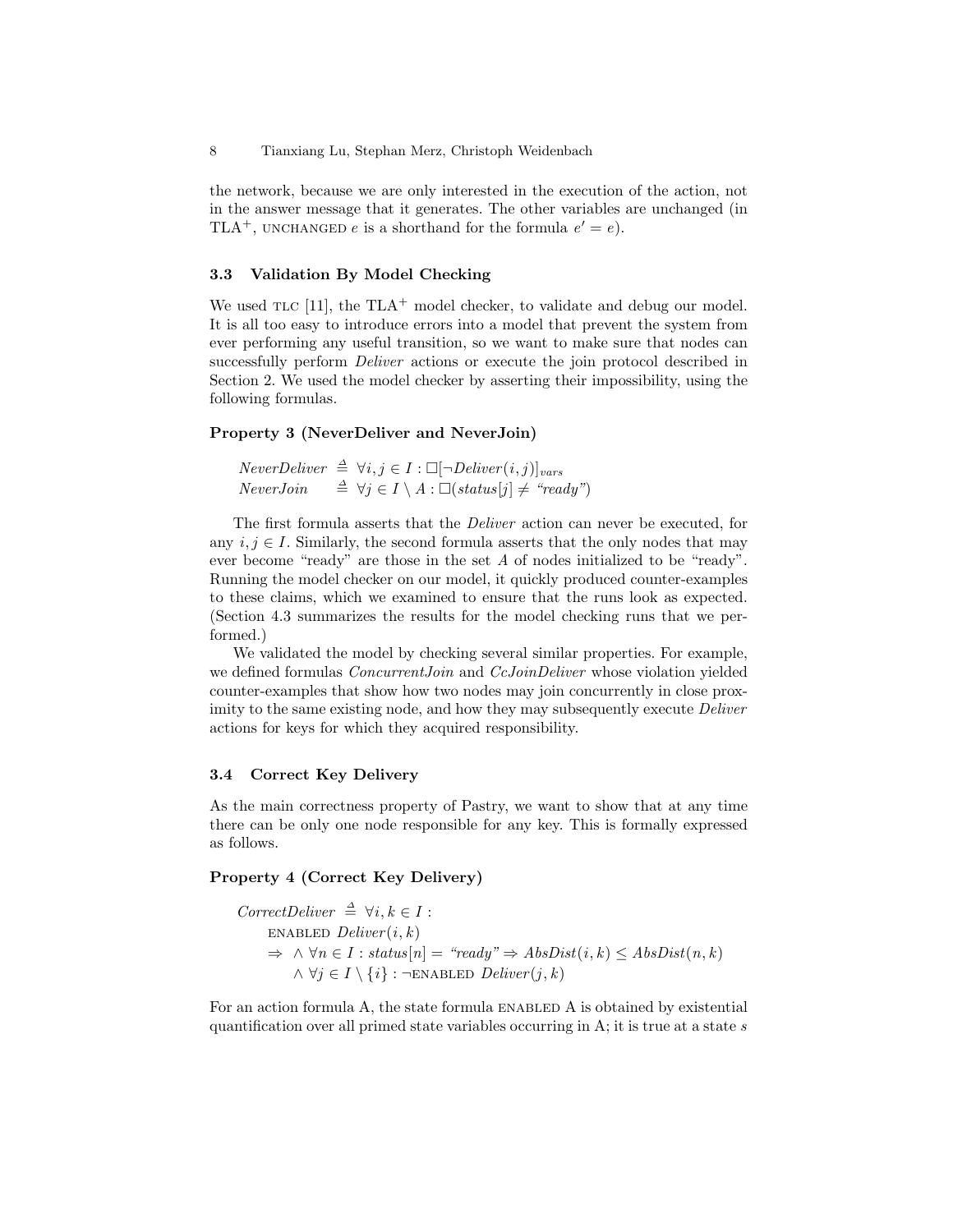whenever there exists some successor state  $t$  such that A is true for the pair  $(s, t)$ , that is, when A can execute at state s. Thus, CorrectDeliver asserts that whenever node i can execute the *Deliver* action for key k then (a) node i has minimal absolute distance from  $k$  among all the "ready" nodes and (b)  $i$  is the only node that may execute *Deliver* for key  $k^4$ .



Fig. 5. Counter-example leading to a violation of CorrectDeliver.

When we attempted to verify Property 4, the model checker produced a counter-example, which we illustrate in Fig. 5. The run starts in a state with just two "ready" nodes  $c$  and  $d$  that contain each other in their respective leaf sets (the actual size of the leaf sets being 1). Two nodes  $a$  and  $b$  concurrently join between nodes  $c$  and  $d$ . According to their location on the ring,  $a$ 's join request is handled by node c, and  $b$ 's request by d. Both nodes learn about the presence of c and  $d$ , and add them to their leaf sets, then send probe requests to both c and d in order to update the leaf sets. Now, suppose that node d is the first to handle  $a$ 's probe message, and that node  $c$  first handles  $b$ 's probe. Learning that a new node has joined, which is closer than the previous entry in the respective leaf set, c and d update their leaf sets with b and  $a$ , respectively (cf. Fig. 5), and send these updated leaf sets to  $b$  and  $a$ . Based on the reply from d, node a will not update its leaf set because its closest left-hand neighbor is still found to be  $c$ , while it learns no new information about the neighborhood to the right. Similarly, node b maintains its leaf sets containing c and d. Now,

 $4$  Observe that there can be two nodes with minimal distance from  $k$ , to either side of the key. The asymmetry in the definition of *LeftCover* and *RightCover* is designed to break the tie and ensure that only one node is allowed to deliver.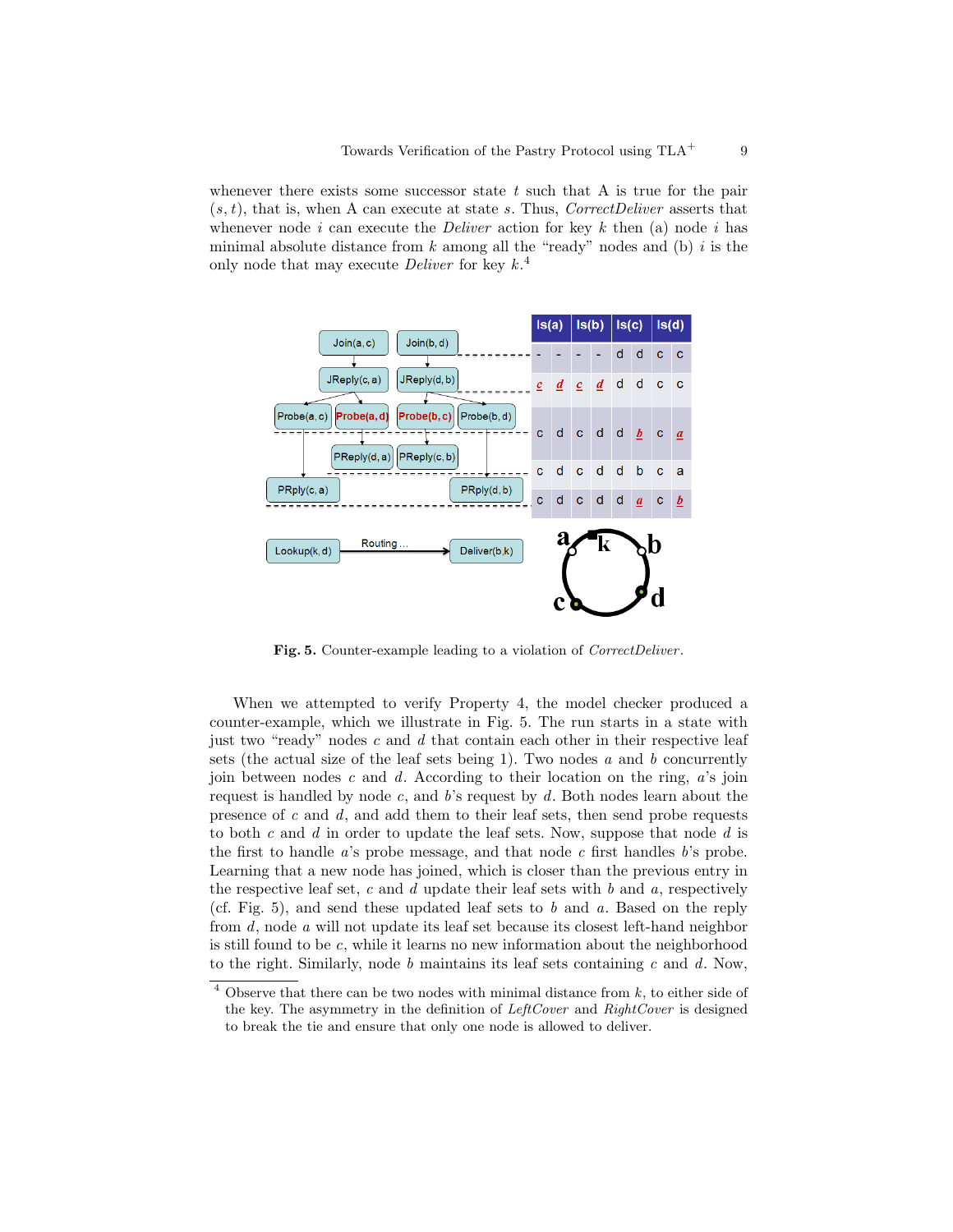the other probe messages are handled. Consider node  $c$  receiving  $a$ 's probe: it learns of the existence of a new node to its right closer to the one currently in its leaf set  $(b)$  and updates its leaf set accordingly, then replies to a. However, node  $\alpha$  still does not learn about node  $\delta$  from this reply and maintains its leaf sets containing  $c$  and  $d$ . Symmetrically, node  $d$  updates its leaf set to contain  $b$ instead of  $a$ , but  $b$  does not learn about the presence of  $a$ . At the end, the leaf sets of the old nodes c and d are correct, but a and b do not know about each other and have incorrect leaf set entries.

Finally, a lookup message arrives for key k, which lies between a and b, but closer to  $a$ . This lookup message may be routed to node  $b$ , which incorrectly believes that it covers key k (since k is closer to b than to c, which b believes to be its left-hand neighbor), and delivers the key.

The counter-example shows that our model of the join protocol may lead to inconsistent views of "ready" nodes about their neighborhoods on the ring, and is therefore insufficient. Indeed, after the initial publication of Pastry, Haeberlen et al. [5] presented a refined description of Pastry's join protocol, without providing an explicit motivation. We believe that the above counter example explains the refinement of [5], which we model and analyze in the sequel.

# 4 Refining the Join Protocol

In contrast to the join protocol described in Section 2, the refined join protocol requires an explicit transfer of coverage from the "ready" neighbor nodes before a joining node can become "ready" and answer lookup requests. In the case of the counter-example shown in Fig.  $5$ , node  $\alpha$  would request grants from the nodes  $c$  and  $d$ , which it believes to be its neighbors. Node  $d$  would refuse this request and instead inform node a of the presence of node b, enabling it to rebuild its leaf sets. Similarly, node  $b$  would learn about the presence of node  $a$ . Finally, the two nodes grant each other a lease for the nodes they cover. We now describe the extended protocol as we have understood and modelled it, and our further verification efforts. In fact, our formal model is also inspired by the implementation in FreePastry [8], where nodes periodically exchange their leaf sets to spread information about nodes dropping off and arriving.

#### 4.1 Lease Granting Protocol

Figure 6 depicts the extension to the join protocol as described in Section 2 (cf. Fig. 2). After node i has built complete leaf sets, it reaches status "ok". It sends messages to its neighbors  $ln$  and  $rn$  (the two closest nodes in its current leaf sets), requesting a lease for the keys it covers. A node receiving a lease request from a node that it considers to be its neighbor grants the lease, otherwise it returns its own leaf sets to the requesting node. The receiving node will update its own leaf sets accordingly and request a lease from the new neighbor(s). Only when both neighbors grant the lease will node *i* become "ready".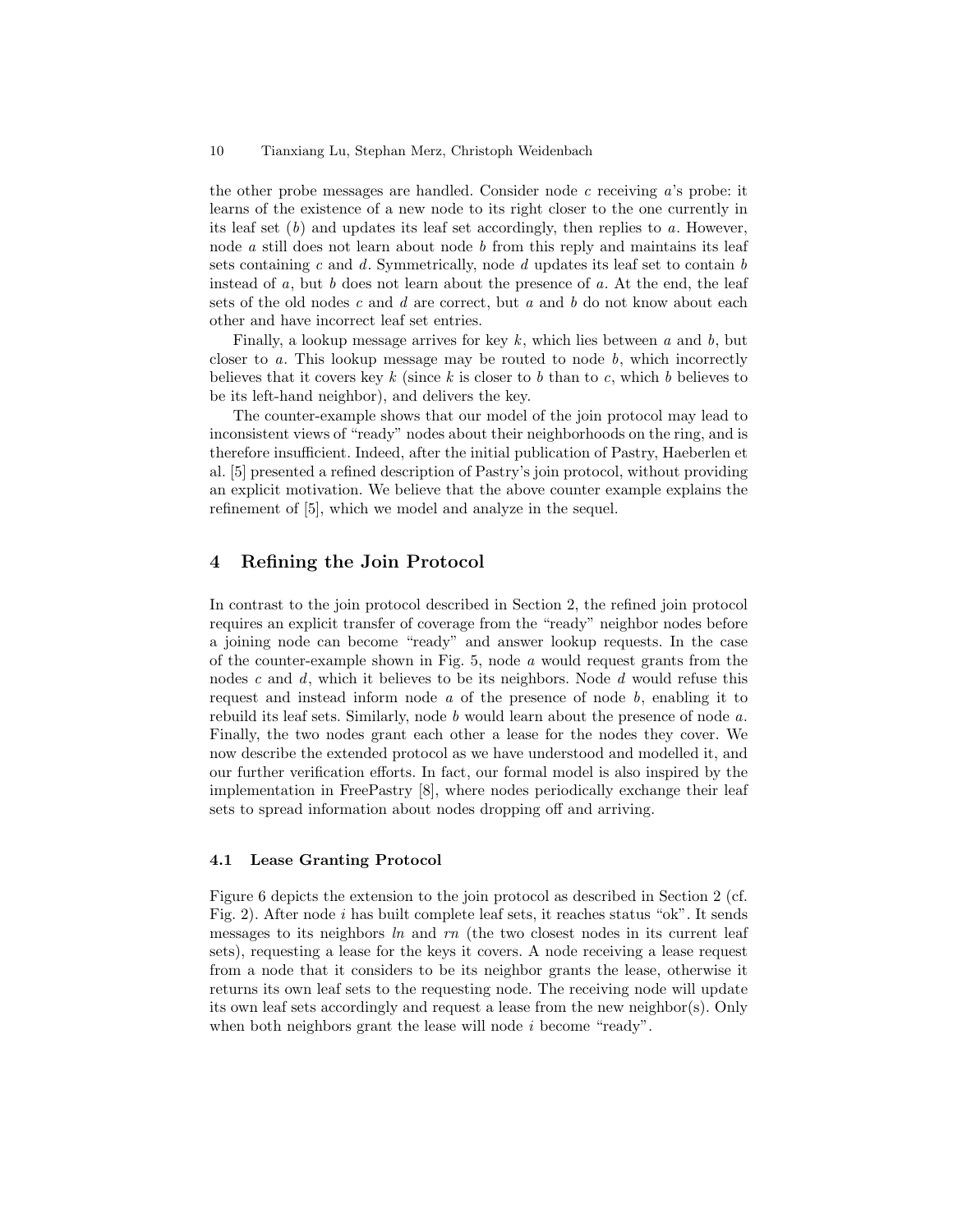

Fig. 6. Extending the Join Protocol by Lease Granting.

Moreover, any node that is "ok" or "ready" may non-deterministically rerun the lease granting protocol at any time. In the actual implementation, this happens periodically, as well as when a node suspects its neighbor to have left the ring.

We amended our TLA<sup>+</sup> model to reflect this extended join protocol and reran tlc on the extended model. Whereas the results for the properties used to validate the model (cf. Section 3.3) were unchanged, the model checker no longer produced a counter-example to Property 4. However, we were unable to complete the model checking run and killed TLC after it had been running for more than a month.

### 4.2 Symmetry of Leaf Sets

Based on the counter-example shown in Section 3.4, one may be tempted to assert that leaf set membership of nodes should be symmetrical in the sense that for any two "ready" nodes  $i, j$  it holds that i appears in the leaf sets of j if and only if  $j$  appears in the leaf sets of  $i$ .

### Property 5 (Symmetry of leaf set membership)

Symmetry 
$$
\triangleq
$$
  
\n $\forall i, j \in I : status[i] = "ready" \land status[j] = "ready"$   
\n $\Rightarrow (i \in GetLSetContent(left[j]) \Leftrightarrow j \in GetLSetContent(left[i]))$ 

However, the above property is violated during the execution of the join protocol and TLC yields the following counter-example: a node  $k$  joins between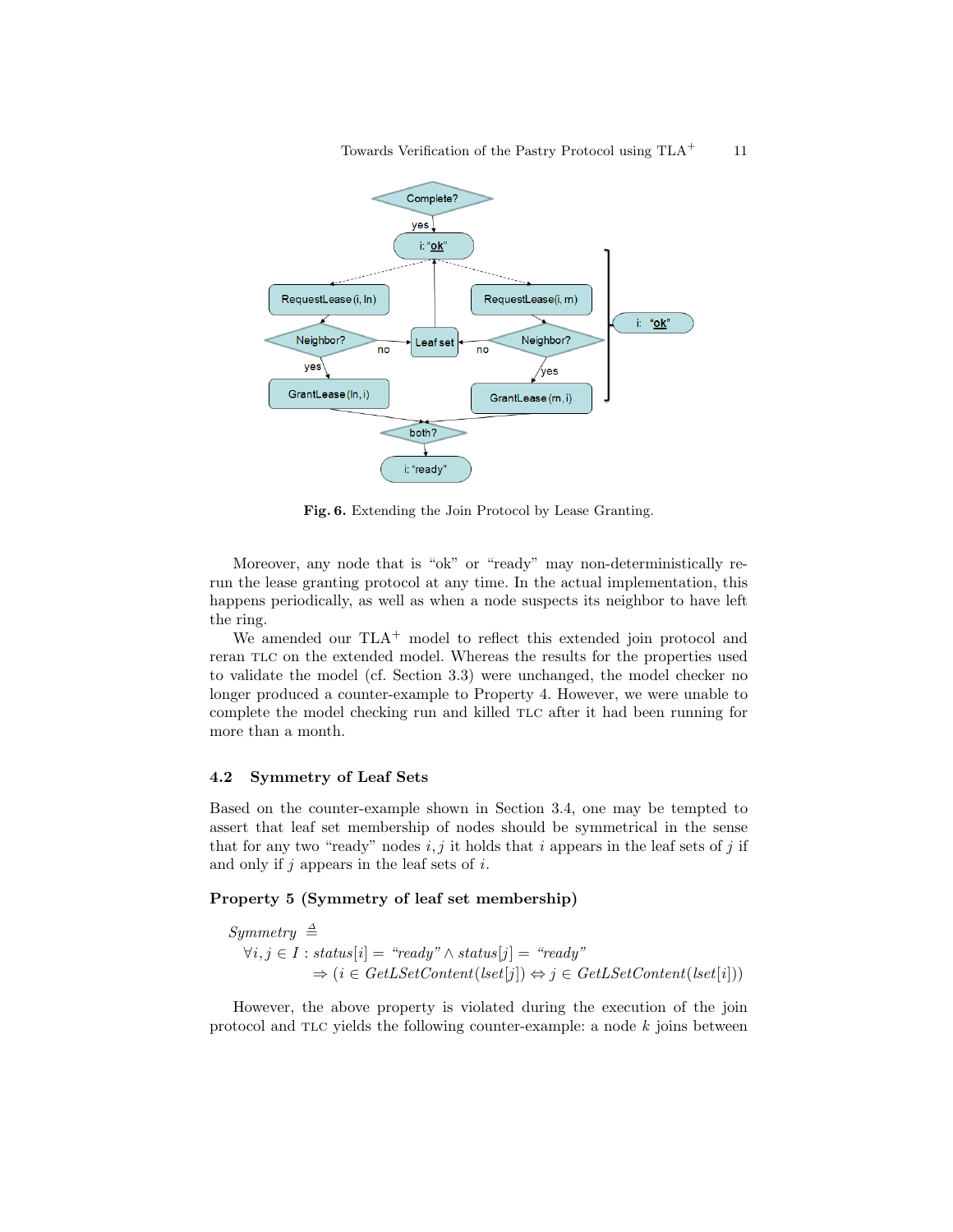| Examples        | Time       | Depth |            | $\#$ states Counter Example |
|-----------------|------------|-------|------------|-----------------------------|
| NeverDeliver    | 1"         | 5     | 101        | yes                         |
| NeverJoin       | 1"         | 9     | 19         | yes                         |
| Concurrent Join | 3'53"      | 21    | 212719     | yes                         |
| CcJoinLookup    | 23'16"     | 23    | 1141123    | yes                         |
| Symmetry        | 17"        | 17    | 19828      | yes                         |
| Neighbor        | 5'35"      | 16    | 278904     | yes                         |
| NeighborProp    | $>1$ month | 31    | 1331364126 | no                          |
| CorrectDeliver  | $>1$ month | 21    | 1952882411 | $\mathbf{n}$                |

12 Tianxiang Lu, Stephan Merz, Christoph Weidenbach

Table 1. TLC result with four nodes, leaf set length  $l = 1$ 

 $i$  and  $j$ . It finishes its communication with  $i$  getting its coverage set from  $i$ , but its communication with j is not yet finished. Hence, i and j are "ready" whereas k is not. Furthermore, i may have removed j from its leaf set, so the symmetry is broken.

### 4.3 Validation

Table 1 summarizes the model checking experiments we have described so far, over the extended model. tlc was run with two worker threads (on two CPUs) on a 32 Bit Linux machine with Xeon(R) X5460 CPUs running at 3.16GHz with about 4 GB of memory per CPU. For each run, we report the running time, the number of states generated until TLC found a counter-example (or, in the case of Property 4, until we killed the process), and the largest depth of these states. Since the verification of Property 4 did not produce a counter-example, we ran the model checker in breadth-first search mode. We can therefore assert that if the model contains a counter-example to this property, it must be of depth at least 21.

All properties except Neighbor and NeighborProp were introduced in previous sections. The property *Neighbor* is inspired by the counter-example described in Section 3.4. It is actually the *NeighborClosest* property relaxed to "ok" and "ready" nodes. It asserts that whenever  $i, j$  are nodes that are "ok" or "ready", then the left and right neighbors of node  $i$  according to its leaf set contents must be at least as close to i than is node j. This property does not hold, as the counter-example of Section 3.4 shows, but it does if node  $i$  is in fact "ready", which corresponds the *NeighborClosest* property. The *NeighborProp* property is the conjunction  $HalfNeighbour \wedge NeighbourClosest$ , see the next section.

### 5 Theorem Proving

Having gained confidence in our model, we now turn to formally proving the main correctness Property 4, using the interactive  $TLA<sup>+</sup>$  proof system (TLAPS) [4].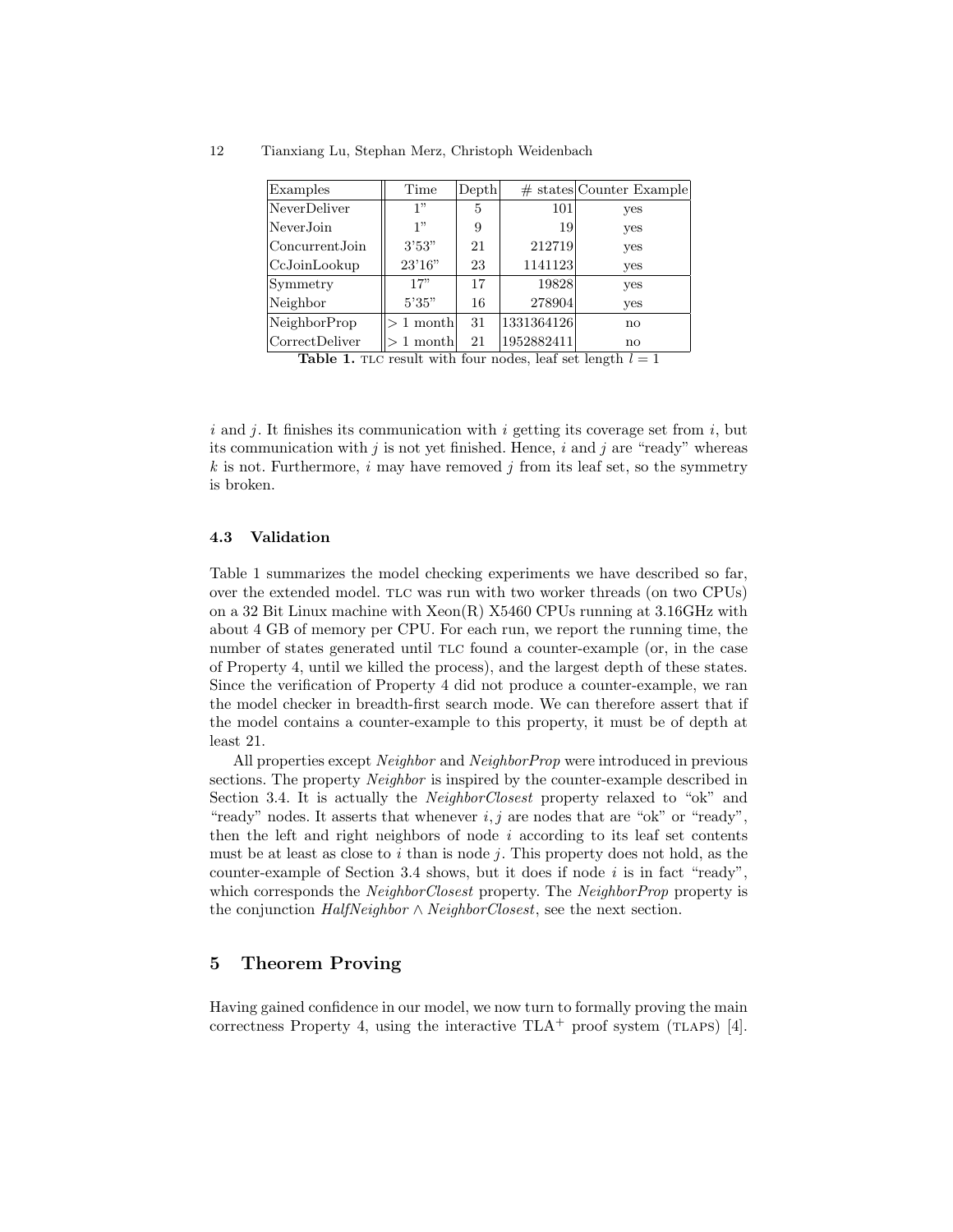Our full proofs are available on the Web<sup>5</sup>. The intuition gained from the counterexample of Section 3.4 tells us that the key to establishing Property 4 is that the leaf sets of all nodes participating in the protocol contain the expected elements. We start by defining a number of auxiliary formulas.

 $Ready \triangleq \{i \in I : status[i] = "ready"\}$  $ReadyOK \triangleq \{i \in I : status[i] \in \{\text{``ready''}, \text{``ok''}\}\}\$  $HalfNeighbour \triangleq$  $\forall \forall i \in \text{ReadyOK}: \text{RightNeighbour}(\text{Iset}[i]) \neq i \land \text{LeftNeighbour}(\text{Iset}[i]) \neq i$  $\vee \wedge \text{Cardinality}(ReadyOK) \leq 1$  $\land \forall i \in \text{ReadyOK} : \text{LeftNeighbour}(\text{Set}[i]) = i \land \text{RightNeighbour}(\text{Set}[i]) = i$  $NeighbourClosest \triangleq \forall i, j \in Ready$ :  $i \neq j \Rightarrow \wedge \textit{CwDist}(\textit{LeftNeighbour}(\textit{set}[i]), i) \leq \textit{CwDist}(j, i)$  $\land \textit{CwDist}(i, RightWeight) \leq \textit{CwDist}(i, j)$ 

Sets Ready and ReadyOK contain the nodes that are "ready", resp. "ready" or "ok". Formula HalfNeighbor asserts that whenever there is more than one "ready" or "ok" node  $i$ , then the left and right neighbors of every such node  $i$ are different from  $i$ . In particular, it follows by Definition 2 that no leaf set of i can be empty. The formula NeighborClosest states that the left and right neighbors of any "ready" node  $i$  lie closer to  $i$  than any "ready" node  $j$  different from i.

We used TLC to verify NeighborProp  $\triangleq$  HalfNeighbor ∧ NeighborClosest. Running TLC for more than a month did not yield a counter-example. Using tlaps, we have mechanically proved that NeighborProp implies Property 4, as asserted by the following theorem.

### **Theorem 6 (Reduction).** HalfNeighbor ∧ NeighborClosest  $\Rightarrow$  CorrectDeliver.

We sketch our mechanically verified TLAPS proof of Theorem 6 by two lemmas. The first lemma shows that, assuming the hypotheses of Theorem 6, then for any two "ready" nodes i, n, with  $i \neq n$  and key k, if node i covers k then i must be at least as close to  $k$  as is  $n$ .

### Lemma 7 (Coverage Lemma).

HalfNeighbor ∧ NeighborClosest  $\Rightarrow \forall i, n \in \text{Ready} : \forall k \in I : i \neq n \land \text{Covers}(\text{lset}[i], k)$  $\Rightarrow AbsDist(i, k) \le AbsDist(n, k)$ 

The second lemma shows, under the same hypotheses, that if  $i$  covers  $k$  then n cannot cover k. Taking together Lemma 7 and Lemma 8, Theorem 6 follows easily by the definitions of the property CorrectDeliver (Property 4) and the action Deliver (see Fig. 4).

 $^5$  http://www.mpi-inf.mpg.de/~tianlu/software/PastryTheoremProving.zip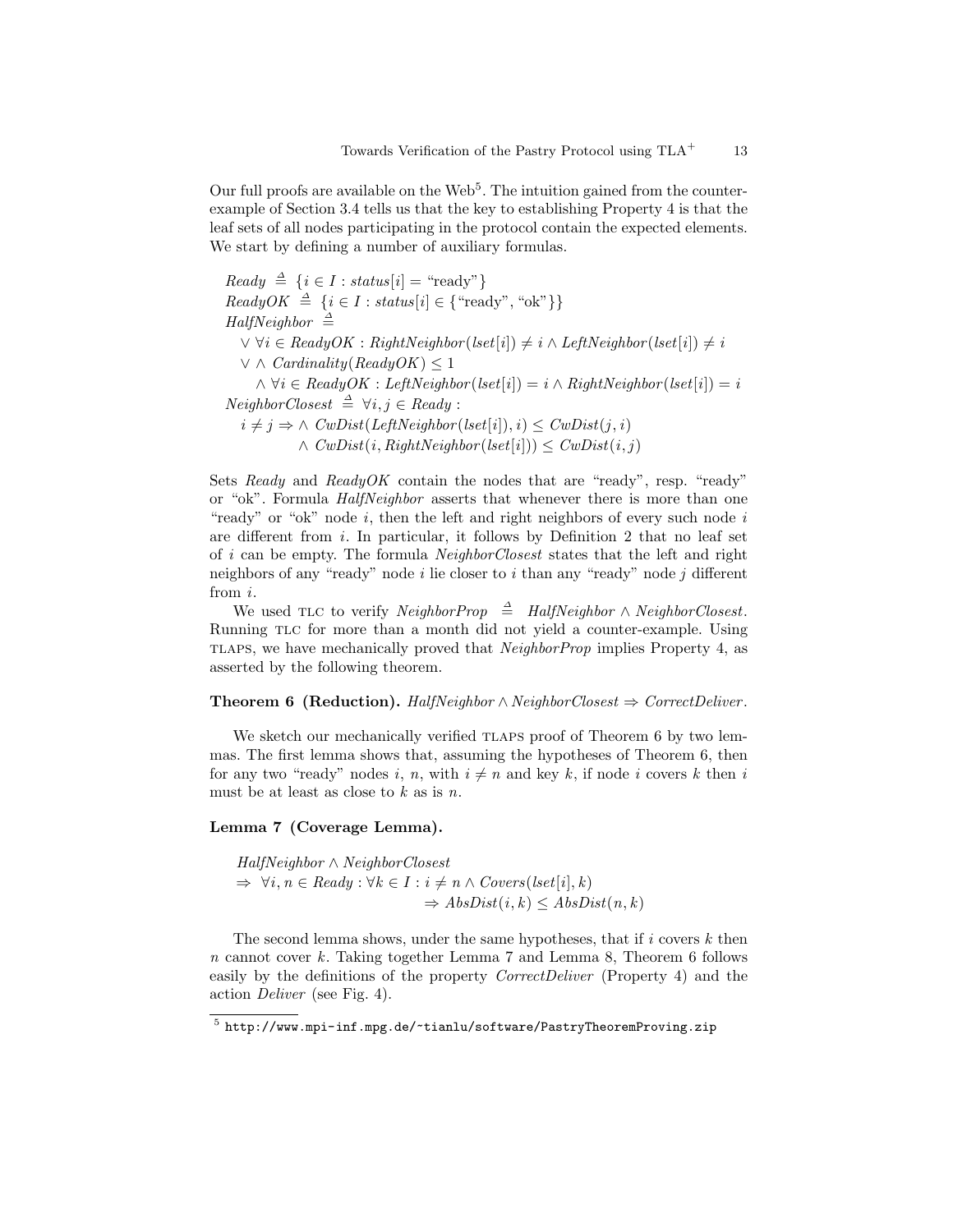### Lemma 8 (Disjoint Covers).

HalfNeighbor ∧ NeighborClosest  $\Rightarrow \forall i, n \in \text{Ready} : \forall k \in I : i \neq n \land \text{Covers}(lset[i], k)$  $\Rightarrow \neg \text{Covers}(\text{lset}[n], k)$ 

In order to complete the proof that our model of Pastry satisfies Property 4, it is enough by Theorem 6 to show that every reachable state satisfies properties HalfNeighbor and NeighborClosest. We have embarked on an invariant proof and have defined a predicate that strengthens these properties. We are currently in the process of showing that it is indeed preserved by all actions of our model.

### 6 Conclusion and Future Work

In this paper we have presented a formal model of the Pastry routing protocol, a fundamental building block of P2P overlay networks. To the best of our knowledge, this is the first formal model of Pastry, although the application of formal modeling and verification techniques to P2P protocols is not entirely new. For example, Velipalasar et al. [10] report on experiments of applying the Spin model checker to a model of a communication protocol used in a P2P multimedia system. More closely related to our topic, Borgström et al. [2] present initial work towards the verification of a distributed hash table in a P2P overlay network in a process calculus setting, but only considered fixed configurations with perfect routing information. As we have seen, the main challenge in verifying Pastry lies in the correct handling of nodes joining the system on the fly. Bakhshi and Gurov [1] model the Pure Join protocol of Chord in the  $\pi$ -calculus and show that the routing information along the ring eventually stabilizes in the presence of potentially concurrent joins. Numerous technical differences aside, they do not consider possible interferences between the join and lookup sub-protocols, as we do in our model.

Pastry is a reasonably complex algorithm that mixes complex data structures, dynamic network protocols, and timed behavior for periodic node updates. We decided to abstract from timing aspects, which are mainly important for performance, but otherwise model the algorithm as faithfully as possible. Our main difficulties were to fill in details that are not obvious from the published descriptions of the algorithm, and to formally state the correctness properties expected from Pastry. In this respect, the model checker helped us understand the need for the extension of the join protocol by lease granting, as described in [5]. It was also invaluable to improve our understanding of the protocol because it allowed us to state "what-if" questions and refute conjectures such as the symmetry of leaf set membership (Property 5). The building of the first overall model of Pastry in TLA<sup>+</sup> took us about 3 months. Almost two third of it was devoted to the formal development of the underlying data structures, such as the address ring, leaf sets or routing tables.

After having built up confidence in the correctness of our model, we started full formal verification using theorem proving. In particular, we have reduced the